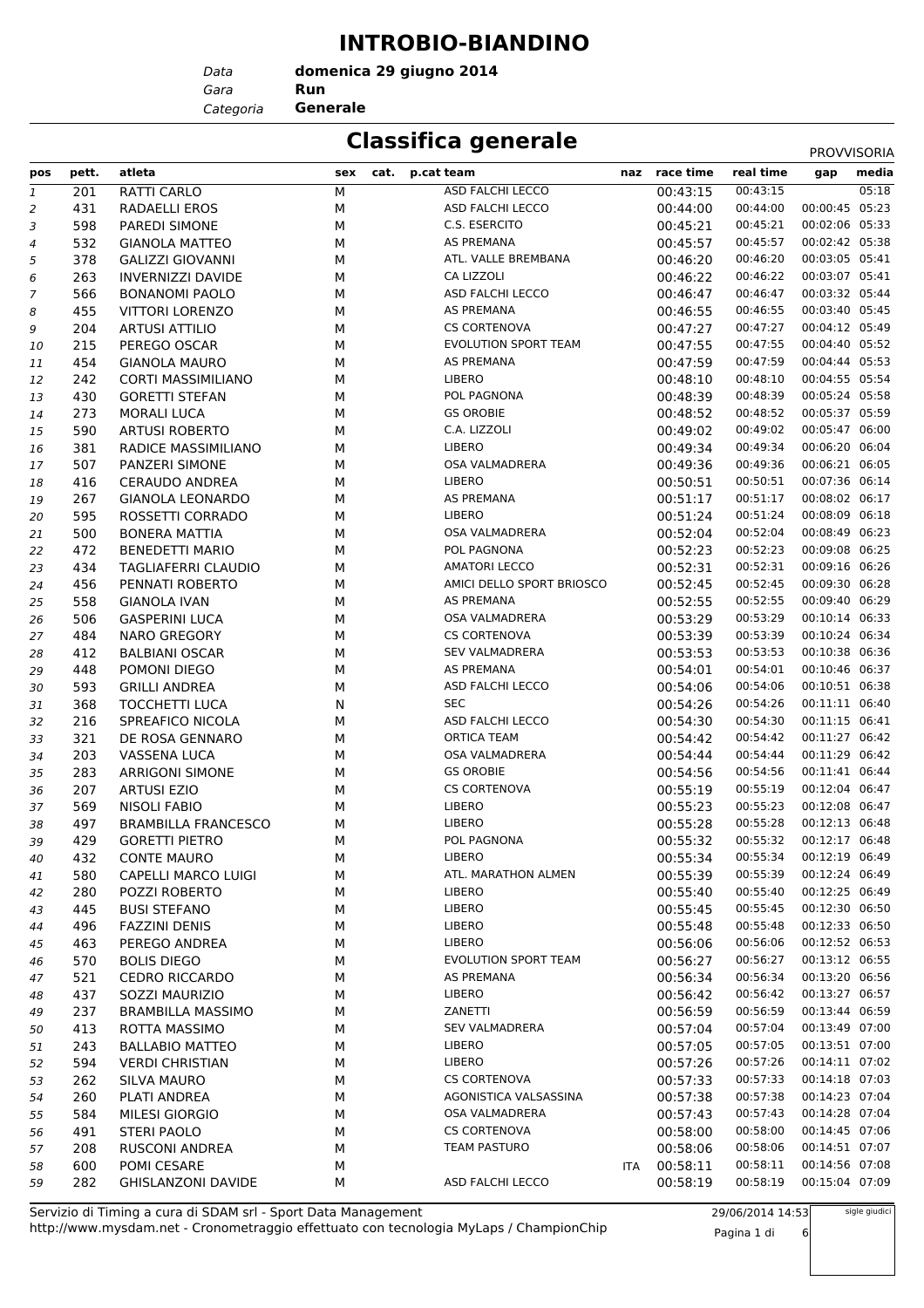## **Classifica generale** PROVVISORIA

| pos        | pett.      | atleta                                          | sex    | cat. | p.cat team                             | naz        | race time            | real time            | gap                              | media |
|------------|------------|-------------------------------------------------|--------|------|----------------------------------------|------------|----------------------|----------------------|----------------------------------|-------|
| 60         | 433        | <b>BERERA STEFANO</b>                           | М      |      | AS PREMANA                             |            | 00:58:36             | 00:58:36             | 00:15:21 07:11                   |       |
| 61         | 465        | STEFANONI ALESSIO                               | М      |      | ASD FALCHI LECCO                       |            | 00:58:39             | 00:58:39             | 00:15:24 07:11                   |       |
| 62         | 511        | <b>BARUFFALDI FRANCESCO</b>                     | М      |      | <b>LIBERO</b>                          |            | 00:58:41             | 00:58:41             | 00:15:26 07:11                   |       |
| 63         | 404        | <b>GILARDI DANIELA</b>                          | F      |      | <b>SEV VALMADRERA</b>                  |            | 00:58:52             | 00:58:52             | 00:15:37 07:13                   |       |
| 64         | 351        | <b>OLIVA MAURO</b>                              | М      |      | <b>ORTICA TEAM</b>                     |            | 00:58:55             | 00:58:55             | 00:15:40 07:13                   |       |
| 65         | 531        | <b>GIANOLA DORINO</b>                           | М      |      | AS PREMANA                             |            | 00:58:58             | 00:58:58             | 00:15:43 07:14                   |       |
| 66         | 527        | <b>BRACCI FRANCESCO</b>                         | М      |      | CARVICO SKYRUNNING                     |            | 00:59:07             | 00:59:07             | 00:15:52 07:15                   |       |
| 67         | 395        | <b>STRACCIARI MARCO</b>                         | М      |      | G.P. I GAMBER DE CUNCURESS             |            | 00:59:11             | 00:59:11             | 00:15:57 07:15                   |       |
| 68         | 257        | <b>FRIGNATI MARCO</b>                           | М      |      | <b>LIBERO</b>                          |            | 00:59:15             | 00:59:15             | 00:16:00 07:16                   |       |
| 69         | 205        | <b>GIANOLA MARIA</b>                            | F      |      | <b>CS CORTENOVA</b>                    |            | 00:59:22             | 00:59:22             | 00:16:07 07:16                   |       |
| 70         | 485        | SPANO MASSIMILIANO                              | М      |      | <b>CS CORTENOVA</b>                    |            | 00:59:24             | 00:59:24             | 00:16:09 07:17                   |       |
| 71         | 523        | <b>FIGINI MARCO</b>                             | М      |      | <b>LIBERO</b>                          |            | 00:59:42             | 00:59:42             | 00:16:27 07:19                   |       |
| 72         | 492        | <b>DENTI PIERCARLO</b>                          | М      |      | <b>LIBERO</b>                          |            | 00:59:44             | 00:59:44             | 00:16:29 07:19                   |       |
| 73         | 311        | CAFORIO CLAUDIO                                 | М      |      | <b>ORTICA TEAM</b>                     |            | 00:59:48             | 00:59:48             | 00:16:33 07:20                   |       |
| 74         | 536        | <b>MAGGIONI DARIO</b>                           | М      |      | <b>BOCIA</b>                           |            | 01:00:00             | 01:00:00             | 00:16:45 07:21                   |       |
| 75         | 577        | <b>BERTOCCHI FABIO</b>                          | М      |      | VALETUDO SKYRUNNING                    |            | 01:00:02             | 01:00:02             | 00:16:47 07:21                   |       |
| 76         | 293        | <b>GALBIATI LUCA</b>                            | М      |      | <b>LIBERO</b>                          |            | 01:00:08             | 01:00:08             | 00:16:53 07:22                   |       |
| 77         | 446        | RIPAMONTI TIZIANO                               | М      |      | <b>LIBERO</b>                          |            | 01:00:15             | 01:00:15             | 00:17:00 07:23                   |       |
| 78         | 400        | PIETRELLA MARCO                                 | М      |      | <b>LIBERO</b>                          |            | 01:00:20             | 01:00:20             | 00:17:05 07:24                   |       |
| 79         | 206        | <b>BUZZONI WALTER</b>                           | М      |      | OSA VALMADRERA                         |            | 01:00:23             | 01:00:23             | 00:17:08 07:24                   |       |
| 80         | 452        | <b>BERTOLDINI TADDEO</b>                        | М      |      | ASD FALCHI LECCO                       |            | 01:00:33             | 01:00:33             | 00:17:18 07:25                   |       |
| 81         | 565        | <b>BISOGNO CARLO</b>                            | М      |      | <b>LIBERO</b>                          |            | 01:00:35             | 01:00:35             | 00:17:20 07:26                   |       |
| 82         | 408        | <b>NEGRI PAOLO</b>                              | М      |      | <b>SEV VALMADRERA</b>                  |            | 01:00:38             | 01:00:38             | 00:17:23 07:26                   |       |
| 83         | 526        | <b>CUCHETTO MATTIA</b>                          | М      |      | LIBERO                                 |            | 01:00:55             | 01:00:55             | 00:17:40 07:28                   |       |
| 84         | 572        | ROVERA ALBERTO                                  | М      |      | <b>SEV VALMADRERA</b>                  |            | 01:00:58             | 01:00:58             | 00:17:43 07:28                   |       |
| 85         | 522        | ARRIGONI ALESSIO                                | М      |      | <b>LIBERO</b>                          |            | 01:01:03             | 01:01:03             | 00:17:48 07:29                   |       |
| 86         | 470        | <b>FERRARIO DAVIDE</b>                          | М      |      | <b>RUNNERS COLICO</b>                  |            | 01:01:07             | 01:01:07             | 00:17:52 07:29                   |       |
| 87         | 261        | PLATI MATTEO                                    | М      |      | AGONISTICA VALSASSINA                  |            | 01:01:11             | 01:01:11             | 00:17:56 07:30                   |       |
| 88         | 447        | RIVA DANTE                                      | М      |      | <b>SEC CIVATE</b>                      |            | 01:01:16             | 01:01:16             | 00:18:01 07:31                   |       |
| 89         | 271        | <b>TICOZZI DANILO</b>                           | М      |      | <b>TEAM PASTURO</b>                    |            | 01:01:20             | 01:01:20             | 00:18:05 07:31                   |       |
| 90         | 252        | DALLE VEDOVE STEFANO                            | М      |      | <b>LIBERO</b>                          |            | 01:01:24             | 01:01:24             | 00:18:09 07:31                   |       |
| 91         | 505        | <b>GALLUCCI LORENZO</b>                         | М      |      | <b>OSA VALMADRERA</b><br><b>LIBERO</b> |            | 01:01:25             | 01:01:25<br>01:01:31 | 00:18:10 07:32<br>00:18:16 07:32 |       |
| 92         | 524<br>387 | <b>FUMAGALLI PAOLO</b><br>PAROLI PIETRO         | М<br>М |      | <b>CAI INTROBIO</b>                    |            | 01:01:31<br>01:01:32 | 01:01:32             | 00:18:17 07:32                   |       |
| 93<br>94   | 253        | <b>ACQUISTAPACE ALFREDO</b>                     | М      |      | LIBERO                                 |            | 01:01:35             | 01:01:35             | 00:18:20 07:33                   |       |
| 95         | 599        | ROSSINI ANDREA                                  | М      |      |                                        | <b>ITA</b> | 01:01:41             | 01:01:41             | 00:18:26 07:34                   |       |
| 96         | 389        | <b>BENEDETTI MICHELE</b>                        | М      |      | <b>CS CORTENOVA</b>                    |            | 01:01:50             | 01:01:50             | 00:18:35 07:35                   |       |
| 97         | 469        | <b>BRAMBILLA PAOLO</b>                          | М      |      | RUNNERS COLICO                         |            | 01:01:53             | 01:01:53             | 00:18:38 07:35                   |       |
| 98         | 259        | <b>CRIPPA ROBERTO</b>                           | М      |      | LIBERO                                 |            | 01:02:02             | 01:02:02             | 00:18:48 07:36                   |       |
| 99         | 535        | CASARI ROBERTO                                  | М      |      | LIBERO                                 |            | 01:02:13             | 01:02:13             | 00:18:58 07:38                   |       |
| 100        | 235        | <b>BRUMO SAVERIO</b>                            | М      |      | LIBERO                                 |            | 01:02:18             | 01:02:18             | 00:19:03 07:38                   |       |
| 101        | 551        | CASARTELLI LORENZO                              | М      |      | LIBERO                                 |            | 01:02:22             | 01:02:22             | 00:19:07 07:39                   |       |
| 102        | 317        | <b>CIMAFORTE ANTONIO</b>                        | М      |      | <b>ORTICA TEAM</b>                     |            | 01:02:23             | 01:02:23             | 00:19:08 07:39                   |       |
| 103        | 406        | <b>BONACINA GIORGIO</b>                         | М      |      | <b>SEV VALMADRERA</b>                  |            | 01:02:28             | 01:02:28             | 00:19:13 07:39                   |       |
| 104        | 305        | <b>BENEDETTI MARCO</b>                          | М      |      | <b>ORTICA TEAM</b>                     |            | 01:02:41             | 01:02:41             | 00:19:26 07:41                   |       |
| 105        | 435        | <b>CIPELLI MASSIMO</b>                          | М      |      | <b>LIBERO</b>                          |            | 01:02:42             | 01:02:42             | 00:19:27 07:41                   |       |
| 106        | 567        | <b>CORTI ANDREA</b>                             | М      |      | <b>LIBERO</b>                          |            | 01:02:43             | 01:02:43             | 00:19:28 07:41                   |       |
| 107        | 407        | <b>INVERNIZZI GIUSEPPE</b>                      | М      |      | <b>SEV VALMADRERA</b>                  |            | 01:02:46             | 01:02:46             | 00:19:31 07:42                   |       |
| 108        | 391        | <b>LEOPIZZI MARIO</b>                           | М      |      | G.P. I GAMBER DE CUNCURESS             |            | 01:02:52             | 01:02:52             | 00:19:37 07:42                   |       |
| 109        | 457        | PEREGO ALESSANDRO                               | М      |      | <b>LIBERO</b>                          |            | 01:02:56             | 01:02:56             | 00:19:41 07:43                   |       |
| 110        | 278        | CASTELNUOVO SIMONE                              | М      |      | AURORA S.F.                            |            | 01:02:57             | 01:02:57             | 00:19:42 07:43                   |       |
| 111        | 503        | <b>FRIGERIO EMANUELE</b>                        | М      |      | OSA VALMADRERA                         |            | 01:03:00             | 01:03:00             | 00:19:45 07:43                   |       |
| 112        | 238        | <b>INVERNIZZI STEFANO</b>                       | М      |      | POL. PAGONA                            |            | 01:03:01             | 01:03:01             | 00:19:46 07:43                   |       |
| 113        | 394        | <b>GALMBERTI ROBERT</b>                         | М      |      | G.P. I GAMBER DE CUNCURESS             |            | 01:03:08             | 01:03:08             | 00:19:53 07:44                   |       |
| 114        | 578        | ALDE ALBERTO                                    | М      |      | <b>LIBERO</b>                          |            | 01:03:14             | 01:03:14             | 00:19:59 07:45                   |       |
| 115        | 596        | <b>THALER ITALO</b>                             | М      |      | <b>SEV VALMADRERA</b>                  |            | 01:03:18             | 01:03:18             | 00:20:03 07:45                   |       |
| 116        | 560        | TAGLIAFERRI FEDERICA                            | F      |      | POL PAGNONA                            |            | 01:03:20             | 01:03:20             | 00:20:05 07:46                   |       |
| 117        | 392        | <b>GALBIATI ROBERTO</b>                         | М      |      | G.P. I GAMBER DE CUNCURESS             |            | 01:03:26             | 01:03:26             | 00:20:11 07:46                   |       |
| 118        | 444<br>547 | <b>MELESI BATTISTA</b><br><b>FERRARIO PAOLO</b> | М      |      | <b>LIBERO</b><br>LIBERO                |            | 01:03:31             | 01:03:31<br>01:03:46 | 00:20:16 07:47<br>00:20:31 07:49 |       |
| 119        | 499        | <b>BUTTI JACOPO</b>                             | М<br>М |      | LIBERO                                 |            | 01:03:46<br>01:04:02 | 01:04:02             | 00:20:47 07:51                   |       |
| 120<br>121 | 227        | <b>BONALANA GUSTAVO</b>                         | М      |      | LIBERO                                 |            | 01:04:03             | 01:04:03             | 00:20:49 07:51                   |       |
| 122        | 270        | <b>MILESI EMANUELE</b>                          | М      |      | <b>LIBERO</b>                          |            | 01:04:17             | 01:04:17             | 00:21:02 07:53                   |       |
| 123        | 420        | <b>D'ALISE GIUSEPPE</b>                         | М      |      | LIBERO                                 |            | 01:04:20             | 01:04:20             | 00:21:05 07:53                   |       |
|            |            |                                                 |        |      |                                        |            |                      |                      |                                  |       |

29/06/2014 14:53 Pagina 2 di 6 sigle giudici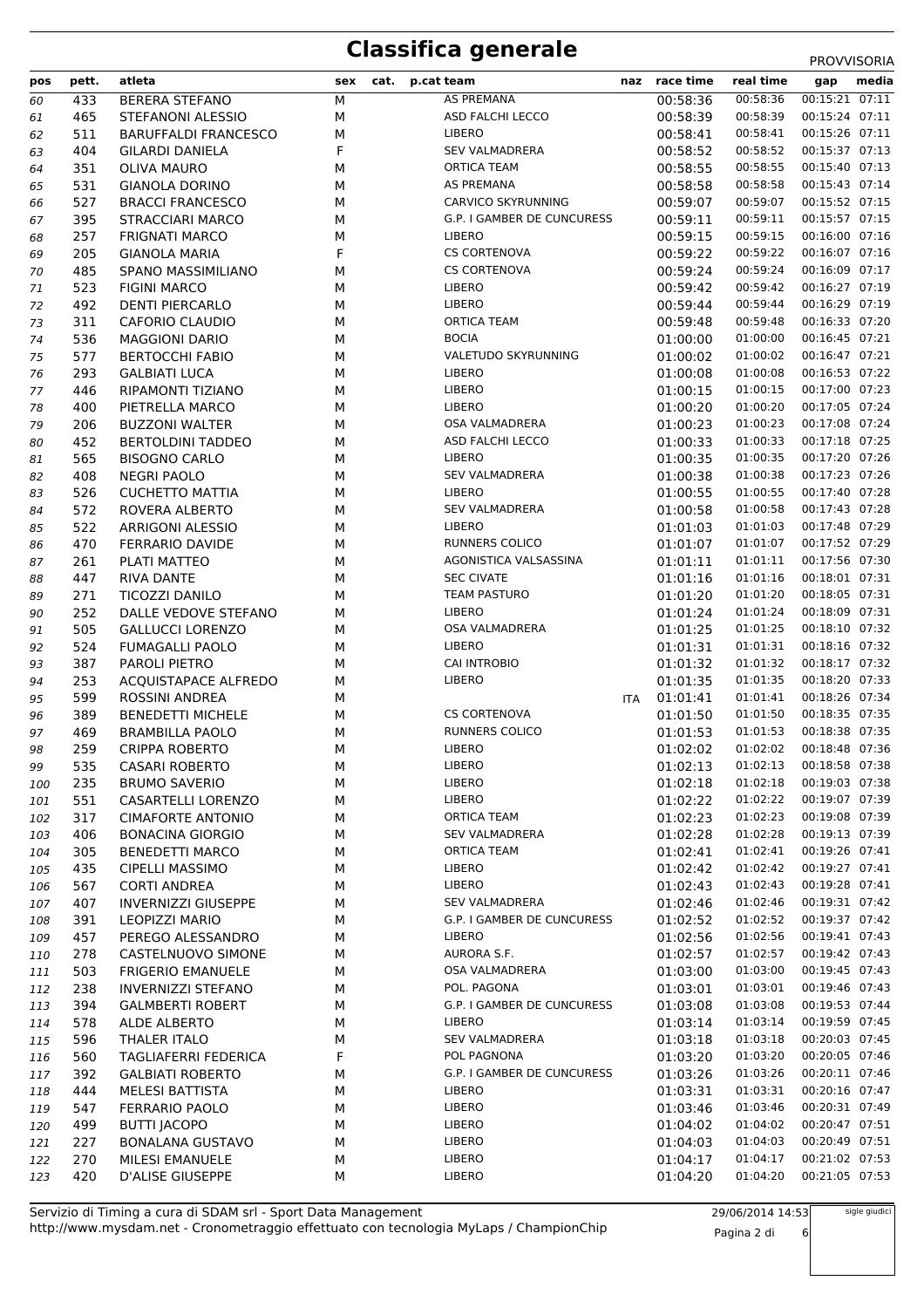# **Classifica generale** PROVVISORIA

| pos | pett. | atleta                                  | sex | cat. | p.cat team                 | naz race time | real time                 | gap            | media |
|-----|-------|-----------------------------------------|-----|------|----------------------------|---------------|---------------------------|----------------|-------|
| 124 | 383   | PRIVITERA RICCARDO                      | М   |      | <b>LIBERO</b>              | 01:04:21      | 01:04:21                  | 00:21:06 07:53 |       |
| 125 | 222   | PIETRAROIA LUIGI                        | М   |      | L.M.m. P. TEAM             | 01:04:21      | 01:04:21                  | 00:21:06 07:53 |       |
| 126 | 411   | <b>CIVILLINI GIOVANNI</b>               | М   |      | <b>SEV VALMADRERA</b>      | 01:04:24      | 01:04:24                  | 00:21:09 07:54 |       |
| 127 | 586   | <b>RIVA LUCIANO</b>                     | М   |      | <b>LIBERO</b>              | 01:04:31      | 01:04:31                  | 00:21:16 07:54 |       |
| 128 | 376   | CASTELLI GEROLAMO                       | М   |      | <b>AVIS OGGIONO</b>        | 01:04:32      | 01:04:32                  | 00:21:17 07:55 |       |
| 129 | 510   | <b>LANZI LUIGI</b>                      | M   |      | FRI.MAS                    | 01:04:37      | 01:04:37                  | 00:21:22 07:55 |       |
| 130 | 539   | SPREAFICO PAOLO                         | М   |      | <b>LIBERO</b>              | 01:04:40      | 01:04:40                  | 00:21:25 07:55 |       |
| 131 | 549   | <b>CODEGA ANTONIO</b>                   | М   |      | AS PREMANA                 | 01:04:46      | 01:04:46                  | 00:21:31 07:56 |       |
| 132 | 209   | <b>BERGAMINI PAOLO</b>                  | М   |      | <b>CS CORTENOVA</b>        | 01:04:47      | 01:04:47                  | 00:21:32 07:56 |       |
| 133 | 277   | ZONTA EDOARDO                           | М   |      | OTC COMO                   | 01:04:49      | 01:04:49                  | 00:21:34 07:57 |       |
| 134 | 574   | <b>FALZEI PIETRO ANTONIO</b>            | M   |      | G.S. AVIS OGGIONO          | 01:04:52      | 01:04:52                  | 00:21:37 07:57 |       |
| 135 | 405   | <b>GATTUSO ELENA</b>                    | F   |      | <b>SEV VALMADRERA</b>      | 01:04:52      | 01:04:52                  | 00:21:37 07:57 |       |
| 136 | 501   | <b>CASLINI ANGELO</b>                   | М   |      | OSA VALMADRERA             | 01:05:28      | 01:05:28                  | 00:22:13 08:01 |       |
| 137 | 573   | <b>BOVE CARLO</b>                       | М   |      | PIRAGNA DELLA MONTAGNA     | 01:05:29      | 01:05:29                  | 00:22:14 08:02 |       |
| 138 | 359   | RUARO CRISTIANO                         | М   |      | <b>ORTICA TEAM</b>         | 01:05:39      | 01:05:39                  | 00:22:24 08:03 |       |
| 139 | 402   | VIGANO' GIORGIO                         | М   |      | NSG BELLAGIO SKYTEAM       | 01:05:39      | 01:05:39                  | 00:22:24 08:03 |       |
| 140 | 589   | <b>ARRIGONI CARLO</b>                   | М   |      | LIBERO                     | 01:05:49      | 01:05:49                  | 00:22:34 08:04 |       |
| 141 | 544   | <b>BENEDETTI UMBERTO</b>                | M   |      | <b>LIBERO</b>              | 01:05:54      | 01:05:54                  | 00:22:39 08:05 |       |
| 142 | 350   | PETRONE LUCA                            | М   |      | <b>ORTICA TEAM</b>         | 01:05:58      | 01:05:58                  | 00:22:43 08:05 |       |
| 143 | 244   | BRENNA MASSIMILIANO                     | М   |      | LIBERO                     | 01:05:58      | 01:05:58                  | 00:22:43 08:05 |       |
| 144 | 525   | <b>GEROSA PIETRO</b>                    | М   |      | <b>LIBERO</b>              | 01:06:00      | 01:06:00                  | 00:22:45 08:05 |       |
| 145 | 462   | <b>MAGGI PAOLO</b>                      | М   |      | <b>SEC CIVATE</b>          | 01:06:02      | 01:06:02                  | 00:22:48 08:06 |       |
| 146 | 490   | <b>MELESI STEFANO</b>                   | M   |      | LIBERO                     | 01:06:02      | 01:06:02                  | 00:22:48 08:06 |       |
| 147 | 449   | <b>GIANOLA DEBORA</b>                   | F   |      | <b>AS PREMANA</b>          | 01:06:08      | 01:06:08                  | 00:22:53 08:06 |       |
| 148 | 453   | <b>TENDERINI ANTONIO</b>                | М   |      | AS PREMANA                 | 01:06:12      | 01:06:12                  | 00:22:57 08:07 |       |
| 149 | 396   | <b>PARIGI ROBERTO</b>                   | М   |      | G.P. I GAMBER DE CUNCURESS | 01:06:28      | 01:06:28                  | 00:23:13 08:09 |       |
| 150 | 382   | PRIVITERA ANDREA                        | М   |      | LIBERO                     | 01:06:32      | 01:06:32                  | 00:23:17 08:09 |       |
| 151 | 236   | <b>VENTURINO ALESSIO</b>                | М   |      | <b>LIBERO</b>              | 01:06:34      | 01:06:34                  | 00:23:19 08:09 |       |
| 152 | 393   | QUADRIVI CLAUDIO                        | М   |      | G.P. I GAMBER DE CUNCURESS | 01:06:35      | 01:06:35                  | 00:23:20 08:10 |       |
| 153 | 582   | LOCATELLI ELIA MARCO                    | M   |      | <b>LIBERO</b>              | 01:06:43      | 01:06:43                  | 00:23:28 08:11 |       |
| 154 | 388   | <b>VAGHI MARCO</b>                      | М   |      |                            | 01:06:45      | 01:06:45                  | 00:23:30 08:11 |       |
| 155 | 410   | <b>INVERNIZZI MAURIZIO</b>              | М   |      | <b>SEV VALMADRERA</b>      | 01:06:56      | 01:06:56                  | 00:23:41 08:12 |       |
| 156 | 587   | CASTAGNA GIORGIO                        | М   |      | <b>LIBERO</b>              | 01:06:58      | 01:06:58                  | 00:23:43 08:12 |       |
| 157 | 319   | <b>COSTANTINO MICHELE</b>               | М   |      | <b>ORTICA TEAM</b>         | 01:07:02      | 01:07:02                  | 00:23:47 08:13 |       |
| 158 | 571   | COSOLO ANDREA                           | М   |      | LIBERO                     | 01:07:04      | 01:07:04                  | 00:23:49 08:13 |       |
| 159 | 545   | <b>GIANOLA ANGELO</b>                   | М   |      | AS PREMANA                 | 01:07:21      | 01:07:21                  | 00:24:06 08:15 |       |
| 160 | 588   | <b>GIORDANO FRANCESCO</b>               | М   |      | <b>SEV VALMADRERA</b>      | 01:07:24      | 01:07:24                  | 00:24:09 08:16 |       |
| 161 | 417   | <b>MAZZOLENI MATTEO</b>                 | м   |      | PIRAGNA DELLA MONTAGNA     | 01:07:25      | 01:07:25                  | 00:24:10 08:16 |       |
| 162 | 473   | <b>INVERNIZZI ROBERTO</b>               | М   |      | <b>LIBERO</b>              | 01:07:39      | 01:07:39                  | 00:24:24 08:18 |       |
| 163 | 409   | STROPENI OSVALDO                        | М   |      | SEV VALMADRERA             | 01:07:49      | 01:07:49  00:24:34  08:19 |                |       |
| 164 | 308   | BRAMBILLA ALESSANDRO                    | м   |      | <b>ORTICA TEAM</b>         | 01:07:54      | 01:07:54                  | 00:24:39 08:19 |       |
| 165 | 320   | DASCANIO SALVATORE                      | М   |      | <b>ORTICA TEAM</b>         | 01:08:23      | 01:08:23                  | 00:25:08 08:23 |       |
| 166 | 559   | <b>GIANOLA GIORDANO</b>                 | М   |      | AS PREMANA                 | 01:08:28      | 01:08:28                  | 00:25:13 08:24 |       |
| 167 | 292   | <b>BUZZONI GIUSEPPE</b>                 | М   |      | LIBERO                     | 01:08:33      | 01:08:33                  | 00:25:18 08:24 |       |
| 168 | 229   | <b>BOSCAGLI MATTEO</b>                  | М   |      | <b>LIBERO</b>              | 01:08:36      | 01:08:36                  | 00:25:21 08:24 |       |
| 169 | 493   | MELESI PAOLO                            | М   |      | <b>CS CORTENOVA</b>        | 01:08:37      | 01:08:37                  | 00:25:22 08:25 |       |
| 170 | 542   | CARLETTI MATTEO                         | М   |      | <b>LIBERO</b>              | 01:08:41      | 01:08:41                  | 00:25:26 08:25 |       |
| 171 | 217   | ONGARO ADRIANO                          | м   |      | L.M.m. P. TEAM             | 01:08:46      | 01:08:46                  | 00:25:31 08:26 |       |
| 172 | 384   | LAVELLI ROBERTO                         | М   |      | <b>LIBERO</b>              | 01:08:52      | 01:08:52                  | 00:25:37 08:26 |       |
| 173 | 515   | <b>TICOZZI FEDERICO</b>                 | М   |      | LIBERO                     | 01:09:12      | 01:09:12                  | 00:25:57 08:29 |       |
| 174 | 279   | FUMAGALLI MASSIMILIANO                  | М   |      | LIBERO                     | 01:09:17      | 01:09:17                  | 00:26:02 08:29 |       |
| 175 | 276   | <b>MELLI MAURIZIO</b>                   | м   |      | LIBERO                     | 01:09:24      | 01:09:24                  | 00:26:09 08:30 |       |
| 176 | 364   | Warnakulasuriyasembuki<br><b>SERESH</b> | М   |      | ORTICA TEAM                | 01:09:31      | 01:09:31                  | 00:26:16 08:31 |       |
| 177 | 371   | <b>MOLTENI ROBERTO</b>                  | М   |      | <b>LIBERO</b>              | 01:09:50      | 01:09:50                  | 00:26:35 08:34 |       |
| 178 | 419   | <b>VALSECCHI PATRIZIO</b>               | М   |      | OSA VALMADRERA             | 01:10:01      | 01:10:01                  | 00:26:46 08:35 |       |
| 179 | 360   | RUO Francesco                           | М   |      | <b>ORTICA TEAM</b>         | 01:10:03      | 01:10:03                  | 00:26:48 08:35 |       |
| 180 | 299   | PULGA MAURIZIO                          | М   |      | LIBERO                     | 01:10:04      | 01:10:04                  | 00:26:49 08:35 |       |
| 181 | 562   | <b>ARTUSI PAOLO</b>                     | М   |      | LIBERO                     | 01:10:10      | 01:10:10                  | 00:26:55 08:36 |       |
| 182 | 440   | <b>MAESTRI FABIO</b>                    | М   |      | LA TIGRE                   | 01:10:14      | 01:10:14                  | 00:26:59 08:37 |       |
| 183 | 367   | VALSECCHI ALESSANDRO                    | М   |      | <b>SEC</b>                 | 01:10:19      | 01:10:19                  | 00:27:04 08:37 |       |
| 184 | 312   | <b>CARFI' FILIPPO</b>                   | М   |      | <b>ORTICA TEAM</b>         | 01:10:22      | 01:10:22                  | 00:27:07 08:37 |       |
| 185 | 345   | MUGIONE NAZARENO                        | М   |      | <b>ORTICA TEAM</b>         | 01:10:22      | 01:10:22                  | 00:27:07 08:37 |       |
| 186 | 468   | <b>GRASSI LEONARDO</b>                  | М   |      | LIBERO                     | 01:10:32      | 01:10:32                  | 00:27:17 08:39 |       |
| 187 | 386   | <b>FUOCO VINCENZO</b>                   | М   |      | PATRONA AMATORI            | 01:10:36      | 01:10:36                  | 00:27:21 08:39 |       |

http://www.mysdam.net - Cronometraggio effettuato con tecnologia MyLaps / ChampionChip Servizio di Timing a cura di SDAM srl - Sport Data Management

29/06/2014 14:53

sigle giudici

Pagina 3 di 6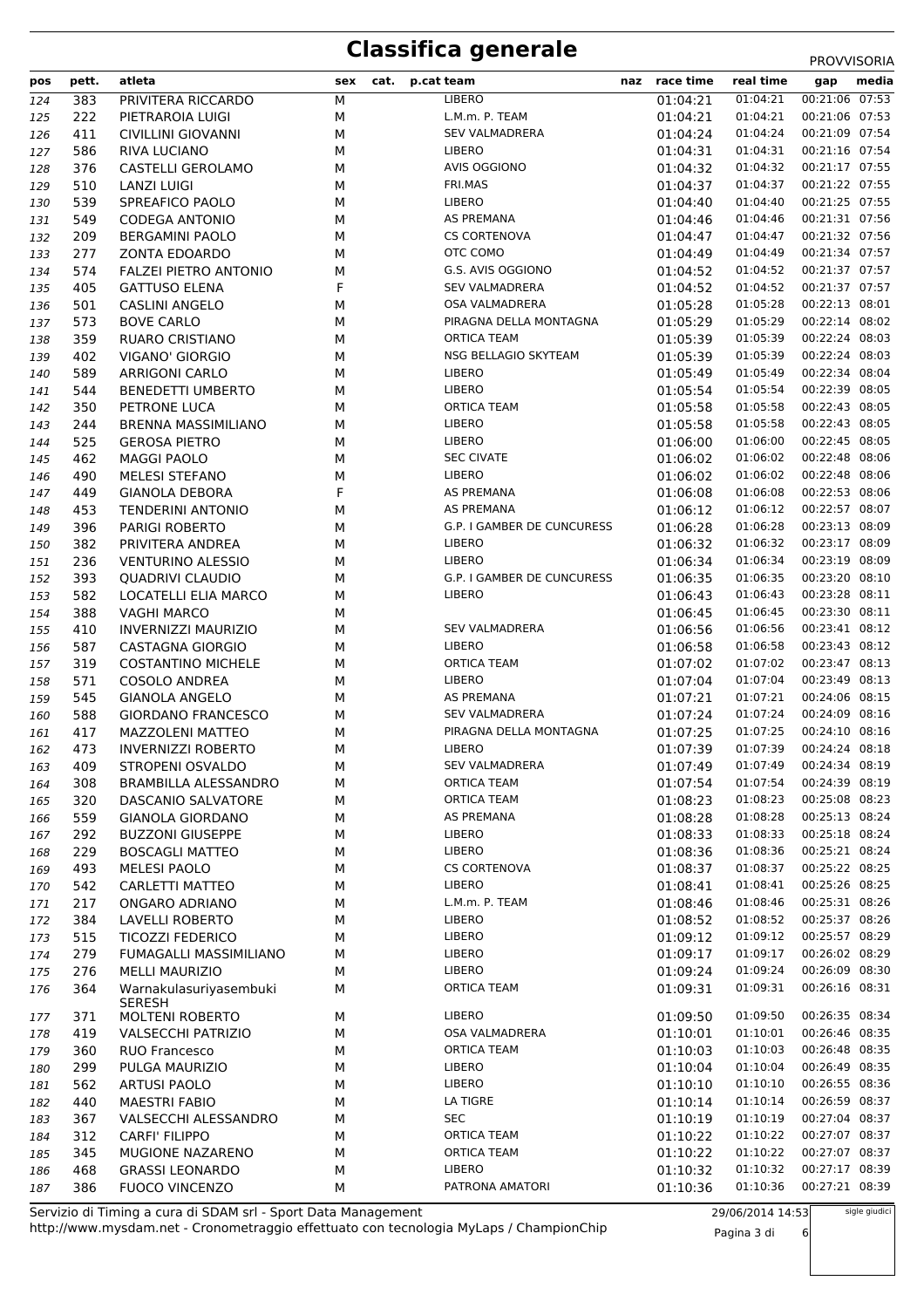### **Classifica generale** PROVISORIA

|     |       |                             |             |                      |     |               |           | <b>FRUVVIJURIA</b>                  |
|-----|-------|-----------------------------|-------------|----------------------|-----|---------------|-----------|-------------------------------------|
| pos | pett. | atleta                      | sex<br>cat. | p.cat team           |     | naz race time | real time | media<br>gap                        |
| 188 | 418   | <b>MERONI MAURIZIO</b>      | ${\sf M}$   | <b>LIBERO</b>        |     | 01:11:00      | 01:11:00  | 00:27:45 08:42                      |
| 189 | 385   | <b>CAVERIO ELENA</b>        | F           | LIBERO               |     | 01:11:14      | 01:11:14  | 00:27:59 08:44                      |
| 190 | 513   | <b>FARINA MAURIZIO</b>      | M           | LIBERO               |     | 01:11:30      | 01:11:30  | 00:28:15 08:46                      |
| 191 | 488   | <b>BRAMBILLA GIACOMO</b>    | М           | <b>CS CORTENOVA</b>  |     | 01:11:33      | 01:11:33  | 00:28:18 08:46                      |
| 192 | 489   | <b>MELESI GIOVANNI</b>      | М           | POL PAGNONA          |     | 01:11:35      | 01:11:35  | 00:28:20 08:46                      |
| 193 | 540   | <b>FONTANA TIZIANO</b>      | М           | LIBERO               |     | 01:11:35      | 01:11:35  | 00:28:20 08:46                      |
| 194 | 564   | <b>MAGNI JARNO</b>          | М           | LIBERO               |     | 01:11:36      | 01:11:36  | 00:28:21 08:47                      |
| 195 | 285   | <b>RESCALLI DAVIDE</b>      | М           | LIBERO               |     | 01:11:41      | 01:11:41  | 00:28:26 08:47                      |
| 196 | 379   | CASTELNUOVO RICCARDO        | М           | LIBERO               |     | 01:11:43      | 01:11:43  | 00:28:28 08:47                      |
| 197 | 258   | <b>MARIANI VITTORIO</b>     | М           | LIBERO               |     | 01:12:08      | 01:12:08  | 00:28:53 08:50                      |
| 198 | 239   | <b>FANITNI GIULIANO</b>     | M           | LIBERO               |     | 01:12:12      | 01:12:12  | 00:28:58 08:51                      |
|     |       |                             |             |                      |     |               |           | 00:29:09 08:52                      |
| 199 | 471   | <b>BRAMBILLA MARCO</b>      | М           | RUNNERS COLICO       |     | 01:12:24      | 01:12:24  |                                     |
| 200 | 339   | <b>MAROSAN IOSIF</b>        | М           | <b>ORTICA TEAM</b>   |     | 01:12:28      | 01:12:28  | 00:29:13 08:53                      |
| 201 | 519   | <b>MAGGI FRANCESCO</b>      | М           | LIBERO               |     | 01:12:36      | 01:12:36  | 00:29:21 08:54                      |
| 202 | 290   | RIVA DAVIDE CARLO           | М           | LIBERO               |     | 01:12:37      | 01:12:37  | 00:29:22 08:54                      |
| 203 | 512   | <b>ADAMOLI MARCO</b>        | М           | LIBERO               |     | 01:12:40      | 01:12:40  | 00:29:25 08:54                      |
| 204 | 464   | <b>BERTULETTI ROBERTO</b>   | М           | LIBERO               |     | 01:12:46      | 01:12:46  | 00:29:31 08:55                      |
| 205 | 502   | <b>CURIONI GIANCARLO</b>    | М           | OSA VALMADRERA       |     | 01:12:52      | 01:12:52  | 00:29:37 08:56                      |
| 206 | 546   | <b>GIANOLA ELEONORA</b>     | F           | AS PREMANA           |     | 01:13:04      | 01:13:04  | 00:29:49 08:57                      |
| 207 | 498   | <b>COTZA CHIARA</b>         | F           | LIBERO               |     | 01:13:06      | 01:13:06  | 00:29:51 08:58                      |
| 208 | 508   | <b>TESTA CARLO</b>          | М           | OSA VALMADRERA       |     | 01:13:09      | 01:13:09  | 00:29:54 08:58                      |
| 209 | 369   | <b>BUZZONI EMANUELE</b>     | М           | LIBERO               |     | 01:13:16      | 01:13:16  | 00:30:01 08:59                      |
| 210 | 333   | <b>GALLOTTI GIANFRANCO</b>  | М           | <b>ORTICA TEAM</b>   |     | 01:13:33      | 01:13:33  | 00:30:18 09:01                      |
| 211 | 309   | <b>BRIOSCHI SILVIA</b>      | F           | ORTICA TEAM          |     | 01:13:33      | 01:13:33  | 00:30:18 09:01                      |
| 212 | 390   | <b>RUPANI FAUSTO</b>        | М           |                      |     | 01:13:41      | 01:13:41  | 00:30:26 09:02                      |
| 213 | 256   | <b>INVERNIZZI LUCA</b>      | М           | LIBERO               |     | 01:13:46      | 01:13:46  | 00:30:31 09:03                      |
|     | 439   | SPINONI PIERANGELO          |             | LA TIGRE             |     | 01:13:46      | 01:13:46  | 00:30:31 09:03                      |
| 214 |       |                             | М           | FRIMAS CALOLZIOCORTE |     |               |           | 00:30:37 09:03                      |
| 215 | 509   | <b>RUSSO DANTE</b>          | М           |                      |     | 01:13:52      | 01:13:52  |                                     |
| 216 | 516   | <b>FUNES ANDREA</b>         | М           | LIBERO               |     | 01:13:53      | 01:13:53  | 00:30:38 09:03                      |
| 217 | 255   | <b>INVERNIZZI TOMASO</b>    | М           | LIBERO               |     | 01:14:02      | 01:14:02  | 00:30:47 09:04                      |
| 218 | 483   | <b>SPANO AMEDEO</b>         | М           | <b>CS CORTENOVA</b>  |     | 01:14:14      | 01:14:14  | 00:30:59 09:06                      |
| 219 | 315   | <b>CASTRO SALVATORE</b>     | М           | <b>ORTICA TEAM</b>   |     | 01:14:15      | 01:14:15  | 00:31:00 09:06                      |
| 220 | 482   | TOGNAZZI ALESSANDRO         | М           | <b>CS CORTENOVA</b>  |     | 01:14:16      | 01:14:16  | 00:31:01 09:06                      |
| 221 | 423   | <b>MARCANDALLI FABRIZIO</b> | М           | <b>AVIS BOLLATE</b>  |     | 01:14:36      | 01:14:36  | 00:31:21 09:09                      |
| 222 | 325   | DI LEO GIANFRANCO           | M           | ORTICA TEAM          |     | 01:14:38      | 01:14:38  | 00:31:23 09:09                      |
| 223 | 480   | <b>DEGANI MARTA</b>         | F           | <b>CS CORTENOVA</b>  |     | 01:14:39      | 01:14:39  | 00:31:24 09:09                      |
| 224 | 230   | ZANINI ALESSANDRO           | М           | LIBERO               |     | 01:14:56      | 01:14:56  | 00:31:41 09:11                      |
| 225 | 403   | <b>COLOMBO FRANCESCO</b>    | М           | LIBERO               |     | 01:15:02      | 01:15:02  | 00:31:47 09:12                      |
|     |       | <b>JERRY</b>                |             |                      |     |               |           |                                     |
| 226 | 240   | <b>BUZZONI SIMONA</b>       | F           | RIF. TAVECCHIA       |     |               |           | 01:15:03  01:15:03  00:31:48  09:12 |
| 227 | 504   | <b>FRIGERIO PAOLO</b>       | М           | OSA VALMADRERA       |     | 01:15:06      | 01:15:06  | 00:31:51 09:12                      |
| 228 | 329   | <b>BRIOSCHI ADRIANO</b>     | М           | <b>ORTICA TEAM</b>   | ITA | 01:15:11      | 01:15:11  | 00:31:56 09:13                      |
| 229 | 481   | <b>BARUFFALDI STEFANO</b>   | М           | <b>CS CORTENOVA</b>  |     | 01:15:12      | 01:15:12  | 00:31:58 09:13                      |
| 230 | 479   | <b>BERGAMINI ALESSIA</b>    | F           | <b>CS CORTENOVA</b>  |     | 01:15:13      | 01:15:13  | 00:31:58 09:13                      |
| 231 | 575   | <b>FACCHINETTI DEMIS</b>    | М           | <b>LIBERO</b>        |     | 01:15:16      | 01:15:16  | 00:32:01 09:14                      |
| 232 | 487   | <b>BENEDETTI ANNA</b>       | F           | <b>CS CORTENOVA</b>  |     | 01:15:21      | 01:15:21  | 00:32:06 09:14                      |
| 233 | 354   | PROCOPIO ANTONIO            | М           | ORTICA TEAM          |     | 01:15:34      | 01:15:34  | 00:32:19 09:16                      |
| 234 | 576   | PANZERI MATTEO              | М           | LIBERO               |     | 01:15:37      | 01:15:37  | 00:32:22 09:16                      |
| 235 | 550   | <b>SCRIGNOLI PIETRO</b>     | М           | LA TIGRE             |     | 01:15:45      | 01:15:45  | 00:32:30 09:17                      |
| 236 | 358   | ROSSI CRISTINA              | F           | <b>ORTICA TEAM</b>   |     | 01:15:50      | 01:15:50  | 00:32:35 09:18                      |
| 237 | 306   | <b>BIANCHI FLAVIO</b>       | М           | ORTICA TEAM          |     | 01:15:50      | 01:15:50  | 00:32:35 09:18                      |
|     |       |                             | F           | ORTICA TEAM          |     |               | 01:15:50  | 00:32:36 09:18                      |
| 238 | 347   | PARENTI SUSANNA             |             |                      |     | 01:15:50      |           |                                     |
| 239 | 563   | RODAS RITA                  | F           | <b>AVIS BOLLATE</b>  |     | 01:16:28      | 01:16:28  | 00:33:13 09:22                      |
| 240 | 579   | <b>BOLIS MATTEO</b>         | м           | LIBERO               |     | 01:16:28      | 01:16:28  | 00:33:13 09:22                      |
| 241 | 466   | <b>FRANCO MARINA</b>        | F           | <b>AVIS BOLLATE</b>  |     | 01:16:28      | 01:16:28  | 00:33:13 09:22                      |
| 242 | 554   | CASELLA RICCARDO            | М           | LA TIGRE             |     | 01:16:39      | 01:16:39  | 00:33:24 09:24                      |
| 243 | 366   | PANSINI PAOLA               | F           | <b>ORTICA TEAM</b>   |     | 01:16:42      | 01:16:42  | 00:33:27 09:24                      |
| 244 | 246   | <b>CORTI VERONICA</b>       | F           | LIBERO               |     | 01:16:43      | 01:16:43  | 00:33:28 09:24                      |
| 245 | 245   | CAZZANIGA ALESSIO           | М           | LIBERO               |     | 01:16:43      | 01:16:43  | 00:33:28 09:24                      |
| 246 | 537   | <b>ZERBI MARCO</b>          | М           | LIBERO               |     | 01:17:02      | 01:17:02  | 00:33:47 09:27                      |
| 247 | 226   | <b>GALBIATI CRISTIAN</b>    | М           | LIBERO               |     | 01:17:22      | 01:17:22  | 00:34:07 09:29                      |
| 248 | 326   | ANDREOLI ELENA              | F           | <b>ORTICA TEAM</b>   |     | 01:17:33      | 01:17:33  | 00:34:18 09:30                      |
| 249 | 541   | CAROZZA LUIGI               | М           | LIBERO               |     | 01:17:51      | 01:17:51  | 00:34:36 09:33                      |
| 250 | 474   | <b>BARUFFALDI MONICA</b>    | F           | LIBERO               |     | 01:18:01      | 01:18:01  | 00:34:46 09:34                      |
| 251 | 476   | DE PRETIS FEDERICA          | F           | LIBERO               |     | 01:18:02      | 01:18:02  | 00:34:47 09:34                      |

http://www.mysdam.net - Cronometraggio effettuato con tecnologia MyLaps / ChampionChip Servizio di Timing a cura di SDAM srl - Sport Data Management

29/06/2014 14:53 Pagina 4 di 6 sigle giudici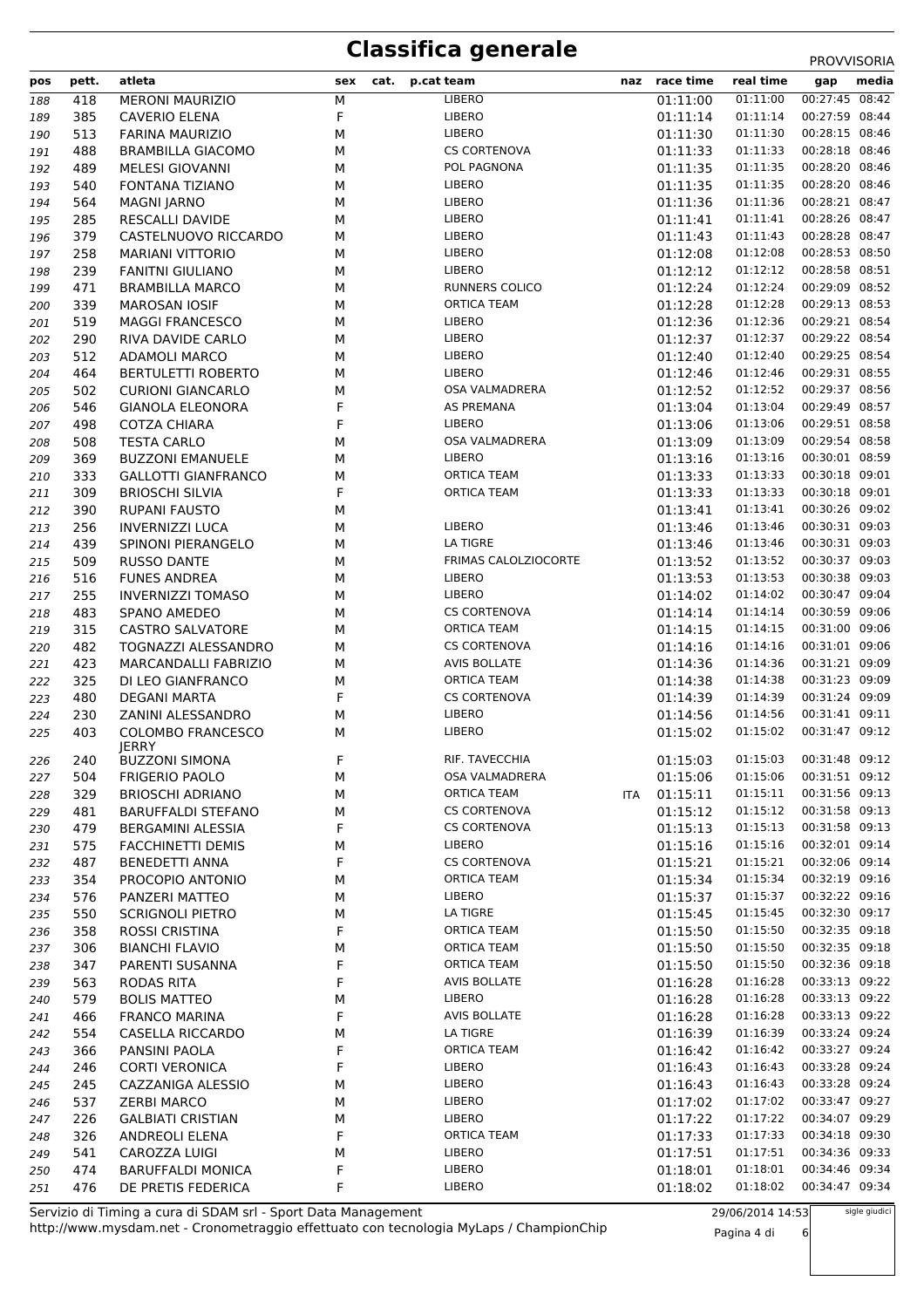## **Classifica generale** PROVVISORIA

|     |       | atleta                     |     | cat. |                            | naz | race time | real time | media          |  |
|-----|-------|----------------------------|-----|------|----------------------------|-----|-----------|-----------|----------------|--|
| pos | pett. |                            | sex |      | p.cat team                 |     |           |           | gap            |  |
| 252 | 475   | <b>DONISELLI MATTEO</b>    | М   |      | <b>LIBERO</b>              |     | 01:18:02  | 01:18:02  | 00:34:47 09:34 |  |
| 253 | 424   | <b>PARENTE MARCO</b>       | М   |      | <b>AVIS BOLLATE</b>        |     | 01:18:06  | 01:18:06  | 00:34:51 09:34 |  |
| 254 | 374   | LO RE NATALE               | М   |      | LIBERO                     |     | 01:18:08  | 01:18:08  | 00:34:53 09:35 |  |
| 255 | 372   | <b>BIANCHI GIOVANNI</b>    | М   |      | LIBERO                     |     | 01:18:09  | 01:18:09  | 00:34:54 09:35 |  |
| 256 | 478   | <b>BERTOLDINI MAURIZIO</b> | М   |      | VALSASSINA L.              |     | 01:18:25  | 01:18:25  | 00:35:10 09:37 |  |
| 257 | 213   | <b>RUPANI SILVIA</b>       | F   |      | LIBERO                     |     | 01:18:32  | 01:18:32  | 00:35:17 09:38 |  |
| 258 | 568   | <b>ARRIGONI STEFANO</b>    | М   |      | LIBERO                     |     | 01:18:45  | 01:18:45  | 00:35:30 09:39 |  |
| 259 | 528   | PAJALA MARIANNE            | F   |      | LIBERO                     |     | 01:19:02  | 01:19:02  | 00:35:47 09:41 |  |
| 260 | 328   | <b>DURANTE CRISTINA</b>    | F   |      | <b>ORTICA TEAM</b>         |     | 01:19:16  | 01:19:16  | 00:36:01 09:43 |  |
| 261 | 249   | RAZZETTI LUCA              | M   |      | BIRRAGGIA SESTO S.G.       |     | 01:19:21  | 01:19:21  | 00:36:06 09:44 |  |
| 262 | 269   | <b>CANALI LUCA</b>         | М   |      | LIBERO                     |     | 01:19:27  | 01:19:27  | 00:36:12 09:44 |  |
| 263 | 268   | PIROVANO RITA              | F   |      | LIBERO                     |     | 01:19:27  | 01:19:27  | 00:36:12 09:44 |  |
| 264 | 486   | <b>BUSI VITTORIA</b>       | F   |      | <b>CS CORTENOVA</b>        |     | 01:19:37  | 01:19:37  | 00:36:22 09:46 |  |
| 265 | 356   | ROBUSTELLI NADIA           | F   |      | <b>ORTICA TEAM</b>         |     | 01:19:38  | 01:19:38  | 00:36:23 09:46 |  |
| 266 | 353   | PRESTINI MAURO             | М   |      | ORTICA TEAM                |     | 01:20:13  | 01:20:13  | 00:36:58 09:50 |  |
| 267 | 300   | RAPALLI MASSIMO            | М   |      | <b>ORTICA TEAM</b>         |     | 01:20:16  | 01:20:16  | 00:37:01 09:50 |  |
| 268 | 518   | <b>BOTTAZZI MAURO</b>      | М   |      | LIBERO                     |     | 01:20:20  | 01:20:20  | 00:37:05 09:51 |  |
| 269 | 380   | SANGIORGIO MARCO           | М   |      | LIBERO                     |     | 01:21:07  | 01:21:07  | 00:37:52 09:57 |  |
| 270 | 426   | <b>FORTE GIUSEPPE</b>      | М   |      | <b>AVIS BOLLATE</b>        |     | 01:21:30  | 01:21:30  | 00:38:15 09:59 |  |
| 271 | 349   | PELLEGRINI MARIA           | F   |      | <b>ORTICA TEAM</b>         |     | 01:21:30  | 01:21:30  | 00:38:15 09:59 |  |
| 272 | 477   | <b>BIANCHINI OMAR</b>      | М   |      | VALSASSINA L.              |     | 01:21:31  | 01:21:31  | 00:38:16 10:00 |  |
|     | 438   |                            | M   |      | LA TIGRE                   |     | 01:21:33  | 01:21:33  | 00:38:18 10:00 |  |
| 273 |       | <b>SPINONI BRUNO</b>       | F   |      | <b>ORTICA TEAM</b>         |     |           |           | 00:38:25 10:01 |  |
| 274 | 316   | <b>CERINI ANNA</b>         |     |      |                            |     | 01:21:39  | 01:21:39  | 00:38:26 10:01 |  |
| 275 | 220   | <b>CARRETTON FRANCO</b>    | М   |      | L.M.m. P. TEAM             |     | 01:21:41  | 01:21:41  |                |  |
| 276 | 310   | <b>BRUSONI PAOLO</b>       | M   |      | <b>ORTICA TEAM</b>         |     | 01:21:58  | 01:21:58  | 00:38:44 10:03 |  |
| 277 | 398   | <b>TRICARICO SABRINA</b>   | F   |      | G.P. I GAMBER DE CUNCURESS |     | 01:22:09  | 01:22:09  | 00:38:54 10:04 |  |
| 278 | 336   | <b>LOMBARDI ERICA</b>      | F   |      | <b>ORTICA TEAM</b>         |     | 01:22:15  | 01:22:15  | 00:39:00 10:05 |  |
| 279 | 341   | <b>MASCHIO ANTONIO</b>     | M   |      | <b>ORTICA TEAM</b>         |     | 01:22:23  | 01:22:23  | 00:39:08 10:06 |  |
| 280 | 441   | PEDRONI CECILIA            | F   |      | LA TIGRE                   |     | 01:22:51  | 01:22:51  | 00:39:36 10:09 |  |
| 281 | 552   | <b>CIVATI OMAR</b>         | М   |      | LIBERO                     |     | 01:22:54  | 01:22:54  | 00:39:39 10:10 |  |
| 282 | 538   | <b>MODARELLI CARMEN</b>    | F   |      | LIBERO                     |     | 01:23:06  | 01:23:06  | 00:39:51 10:11 |  |
| 283 | 361   | <b>SCOLA GIUSEPPE</b>      | М   |      | <b>ORTICA TEAM</b>         |     | 01:23:35  | 01:23:35  | 00:40:20 10:15 |  |
| 284 | 248   | <b>BONANOMI FABIO</b>      | М   |      | BIRRAGGIA SESTO S.G.       |     | 01:24:27  | 01:24:27  | 00:41:12 10:21 |  |
| 285 | 548   | <b>GIANOLA GABRIELLA</b>   | F   |      | AS PREMANA                 |     | 01:24:34  | 01:24:34  | 00:41:19 10:22 |  |
| 286 | 530   | <b>FAZZINI STEFANIA</b>    | F   |      | AS PREMANA                 |     | 01:24:34  | 01:24:34  | 00:41:19 10:22 |  |
| 287 | 275   | SPATARO ALEX IGNAZIO       | М   |      | LIBERO                     |     | 01:24:59  | 01:24:59  | 00:41:44 10:25 |  |
| 288 | 583   | <b>CAFRO CRISTIAN</b>      | М   |      | LIBERO                     |     | 01:25:04  | 01:25:04  | 00:41:49 10:26 |  |
| 289 | 557   | <b>ZANUSSO LUCA</b>        | М   |      | LA TIGRE                   |     | 01:25:05  | 01:25:05  | 00:41:50 10:26 |  |
| 290 | 427   | <b>GAMBINI ANGELA</b>      | F   |      | PELIBIKE                   |     | 01:25:29  | 01:25:29  | 00:42:14 10:29 |  |
| 291 | 467   | LATTUADA CARLO             | М   |      | LIBERO                     |     | 01:26:19  | 01:26:19  | 00:43:04 10:35 |  |
| 292 | 234   | CAVALLO SIMONE             | М   |      |                            |     | 01:26:28  | 01:26:28  | 00:43:13 10:36 |  |
| 293 | 223   | TANTARDINI ANNALISA        | F   |      | PELIBIKE                   |     | 01:26:43  | 01:26:43  | 00:43:28 10:38 |  |
| 294 | 221   | VIGANO' LILIANA            | F   |      | L.M.m. P. TEAM             |     | 01:26:59  | 01:26:59  | 00:43:44 10:40 |  |
| 295 | 460   | DELLA TOFFOLA RITA         | F   |      | LIBERO                     |     | 01:28:00  | 01:28:00  | 00:44:45 10:47 |  |
| 296 | 461   | SFORZIN SILVANO            | М   |      | <b>LIBERO</b>              |     | 01:28:02  | 01:28:02  | 00:44:47 10:48 |  |
| 297 | 314   | <b>CASTOLDI LUIGI</b>      | М   |      | ORTICA TEAM                |     | 01:28:11  | 01:28:11  | 00:44:56 10:49 |  |
| 298 | 555   | CAFARCHIO ANGELA           | F   |      | LA TIGRE                   |     | 01:28:11  | 01:28:11  | 00:44:57 10:49 |  |
| 299 | 295   | <b>GIANOLA MILENA</b>      | F   |      | LIBERO                     |     | 01:28:44  | 01:28:44  | 00:45:30 10:53 |  |
| 300 | 294   | <b>VALSECCHI DANIELE</b>   | М   |      | LIBERO                     |     | 01:28:45  | 01:28:45  | 00:45:30 10:53 |  |
| 301 | 495   | CRIPPA EMANUELA            | F   |      | LIBERO                     |     | 01:28:56  | 01:28:56  | 00:45:41 10:54 |  |
| 302 | 274   | SPATARO GIUSEPPE           | М   |      | LIBERO                     |     | 01:29:05  | 01:29:05  | 00:45:50 10:55 |  |
| 303 | 247   | <b>TRAVERSO CLAUDIO</b>    | М   |      | BIRRAGGIA SESTO S.G.       |     | 01:29:15  | 01:29:15  | 00:46:00 10:57 |  |
|     | 225   | <b>COMINCIOLI FRANCO</b>   | М   |      | LIBERO                     |     | 01:29:45  | 01:29:45  | 00:46:30 11:00 |  |
| 304 |       |                            |     |      |                            |     |           |           |                |  |
| 305 | 254   | SPREAFICO MARTA            | F   |      | LIBERO                     |     | 01:30:54  | 01:30:54  | 00:47:40 11:09 |  |
| 306 | 450   | <b>FAVA MASSIMILIANO</b>   | М   |      | G.P. MELZO                 |     | 01:31:03  | 01:31:03  | 00:47:48 11:10 |  |
| 307 | 375   | AMICO SALVATORE            | М   |      | LIBERO                     |     | 01:31:51  | 01:31:51  | 00:48:36 11:16 |  |
| 308 | 373   | <b>BETTINELLI MASSIMO</b>  | М   |      | LIBERO                     |     | 01:32:29  | 01:32:29  | 00:49:14 11:20 |  |
| 309 | 250   | <b>ERAMO TIZIANO</b>       | М   |      | BIRRAGGIA SESTO S.G.       |     | 01:32:41  | 01:32:41  | 00:49:26 11:22 |  |
| 310 | 281   | <b>MIGLIORI MARCO</b>      | М   |      | LIBERO                     |     | 01:33:14  | 01:33:14  | 00:49:59 11:26 |  |
| 311 | 251   | <b>SCIASCIA PARIDE</b>     | М   |      | CANOTTIERI MILANO          |     | 01:34:14  | 01:34:14  | 00:50:59 11:33 |  |
| 312 | 327   | DORASCENZI DANIELA         | F   |      | <b>ORTICA TEAM</b>         |     | 01:34:14  | 01:34:14  | 00:50:59 11:33 |  |
| 313 | 265   | <b>INVERNIZZI ROSA</b>     | F   |      | LIBERO                     |     | 01:34:32  | 01:34:32  | 00:51:17 11:35 |  |
| 314 | 266   | <b>BOLIS ALESSIO</b>       | М   |      | <b>LIBERO</b>              |     | 01:34:32  | 01:34:32  | 00:51:17 11:35 |  |
| 315 | 422   | <b>NUZZI GIACINTO</b>      | М   |      | <b>AVIS BOLLATE</b>        |     | 01:35:32  | 01:35:32  | 00:52:17 11:43 |  |

29/06/2014 14:53 Pagina 5 di 6 sigle giudici